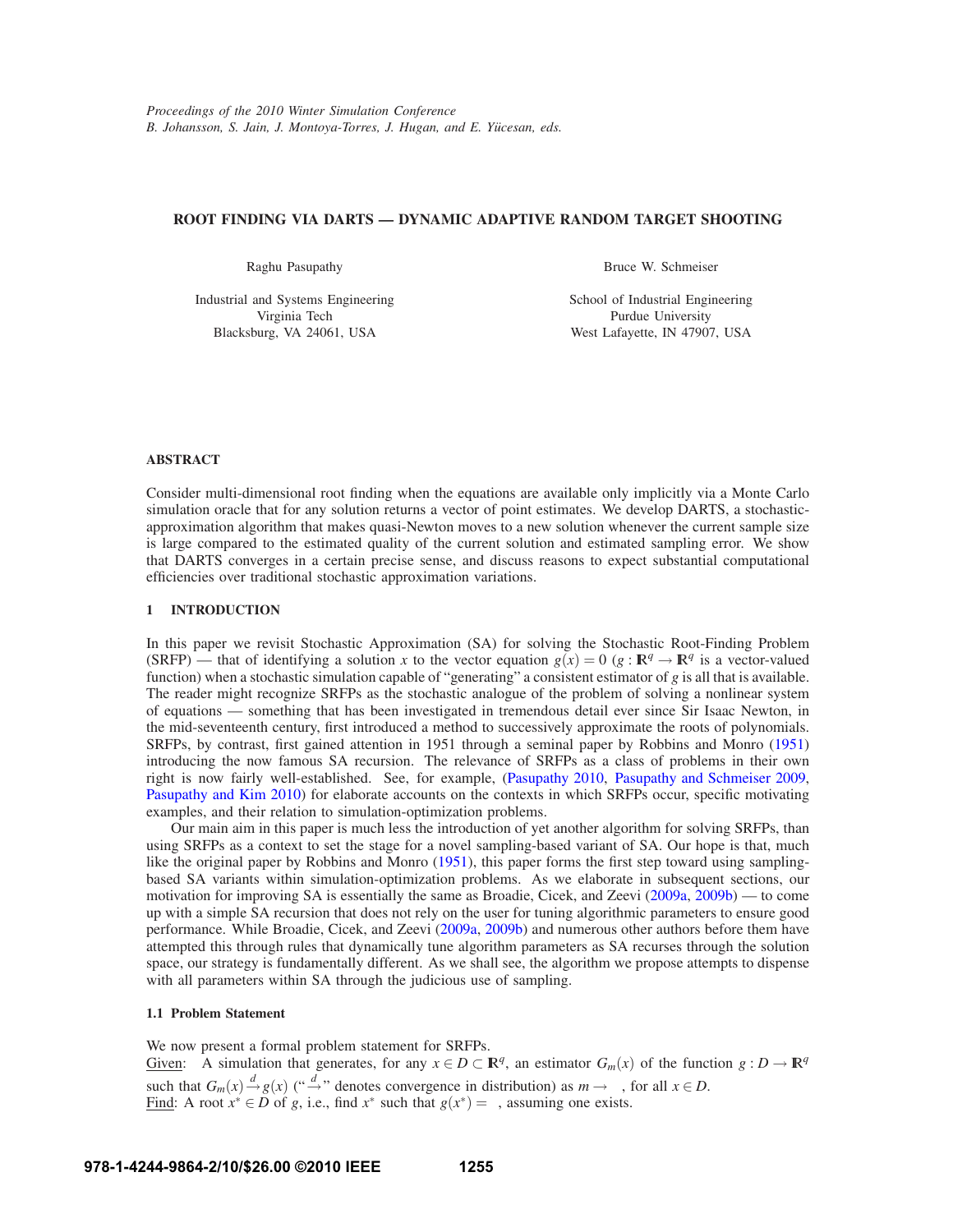As stated, the SRFP makes no assumptions about the nature of  $G_m(x)$  except that  $G_m(x) \stackrel{d}{\rightarrow} g(x)$  as  $m \rightarrow \infty$ , where *m* is the "sample size," i.e., some measure of simulation effort that is usually well-defined depending on the context. In the context of terminating simulations (Law 2007, pp. 490,491), *m* usually refers to the number of times the simulation is called in computing the estimator  $G_m(x)$ . In non-terminating simulations, *m* usually refers to the "length of time" the simulation is executed when computing the estimator  $G_m(x)$ . That  $G_m(x) \stackrel{d}{\rightarrow} g(x)$  as  $m \rightarrow \infty$  is a standing assumption. For the purposes of this paper, the feasible set *D* is assumed to be known, i.e., any constraint functions involved in the specification of *D* are observed without error.

#### **1.2 Notation and Terminology**

The following is a list of key notation and definitions adopted in the paper: (i)  $\pi^*$  and  $x^*$  denote the set of true solutions to the SRFP and a solution in the set  $\pi^*$ , respectively; (ii) If  $x = (x_1, \ldots, x_q)$  is a  $q \times 1$  vector, then the *L*<sub>2</sub> norm of *x* is defined by  $||x|| = \sqrt{x_1^2 + x_2^2 + \cdots + x_q^2}$ ; (iii) The sequence of random vectors  $\{X_k\}$  is said to converge to a random vector *X* almost surely, written as  $X_k \to X$  wp1, if  $Pr{\{\lim_{k \to \infty} X_k = X\}} = 1$ ; (iv) The sequence of random vectors  $\{X_k\}$  is said to converge to a random vector *X* in probability, written as  $X_k \stackrel{p}{\rightarrow} X$ , if  $\forall \varepsilon > 0$ ,  $\lim_{k \to \infty} Pr\{\Vert X_k - X \Vert > \varepsilon\} = 0$ ; (v) The sequence of random vectors  $\{X_k\}$  is said to converge to a random vector *X* in distribution, written as  $X_k \xrightarrow{d} X$ , if  $\lim_{k \to \infty} Pr\{X_k \le t\} = Pr\{X \le t\}$  for all continuity points *t* of Pr{*X*  $\leq t$ }; (vi) For a sequence of real numbers  $\{a_k\}$ , we say  $a_k = o(1)$  if  $\lim_{n\to\infty} a_k = 0$ ; and  $a_k = O(1)$  if  $\{a_k\}$  is bounded, i.e.,  $\exists c > 0$  with  $|a_k| < c$ ,  $\forall k$ ; (vii) For a sequence of random variables  $\{X_k\}$ , we say  $X_k = O_p(1)$ , if  $\{X_k\}$  is stochastically bounded (or bounded in probability), if  $\forall \varepsilon > 0$   $\exists M > 0$  such that Pr{ $|X_k| > M$ }  $\lt \varepsilon, \forall k$ ; (viii) dist(x,*A*) = inf{ $\|x - y\| : y \in A$ } denotes the Euclidean distance between a point  $x \in \mathbb{R}^q$  and a set  $A \subset \mathbb{R}^q$ ; (ix) The words "root" and "zero" of a function  $f : D \subset \mathbb{R}^q \to \mathbb{R}^q$  are used interchangeably to refer to  $x \in D$  satisfying  $f(x) = 0$ ; (x) The indicator function  $I_A(x) = 1$  if  $x \in A$  and 0 otherwise; (xi) The region  $B_A(\varepsilon) = \{x : dist(x, A) \le \varepsilon\}.$ 

## **2 STOCHASTIC APPROXIMATION**

We now provide a very broad overview of SA algorithms. SA has a long history and a tremendous amount has been written (see, for example, Kushner and Clark (1978), Kushner and Yin (2003)) on the subject over the last four decades. What we present here is thus by no means a comprehensive account. Instead, we focus on just the basics of SA with a view toward easier exposition of DARTS in the subsequent section.

Classical Stochastic Approximation (CSA) is the original stochastic root-finding algorithm developed by Robbins and Monro (1951). Much of the literature on solving SRFPs is based on CSA. The algorithm as was originally proposed has the simple iterative structure

$$
X_{k+1} = X_k - a_k(\overline{Y}_k - \gamma), k = 0, 1, \dots,
$$
\n<sup>(1)</sup>

where  $X_0$  is the initial guess,  $\overline{Y}_k = \sum_{i=1}^m Y_i(X_k)/m$ ,  $\{Y_1(x), \ldots, Y_m(x)\}$  is a random sample from the distribution of *Y*(*x*), and  $\{a_k\}_{k=0}^{\infty}$  is a predetermined sequence of positive constants satisfying  $\sum_{i=0}^{\infty} a_k = \infty$  and  $\sum_{i=0}^{\infty} a_k^2 < \infty$ . Owing to its simple structure, CSA converges in mean square under fairly general conditions.

The last four decades have seen an enormous number of variations on the basic iteration in (1). Most of these variations have focused on ways to accelerate convergence of the original iteration through better step-size and/or direction choices within the SA iteration. For example, a notable variant of CSA is the Accelerated Stochastic Approximation (ASA) algorithm proposed by Kesten (1958) where an adaptive random step-size that decreases only when the previous two iterates have "bracketed" the target value  $\gamma$  is introduced. ASA is a slightly improved version of CSA but still suffers from the existence of a predetermined sequence of parameters  $\{a_k\}$ , and the non-utilization of slope information. Following Kesten's work in 1958, various other authors (e.g., Fabian (1968), Venter (1967), Wasan (1969)) have either extended CSA, or expounded on the specific properties of the CSA iterates. More recently, Andradóttir has proposed the Scaled Stochastic Approximation (Andradóttir 1996) and the Projected Stochastic Approximation (Andradóttir 1991) algorithms as modifications to CSA. Scaled Stochastic Approximation, for example, uses the iteration

$$
X_{k+1} = X_k - a_k \left( \frac{\overline{Y}_k^{(1)} - \gamma}{\max\{\varepsilon, |\overline{Y}_k^{(2)} - \gamma|\}} + \frac{\overline{Y}_k^{(2)} - \gamma}{\max\{\varepsilon, |\overline{Y}_k^{(1)} - \gamma|\}} \right), k = 0, 1, \ldots,
$$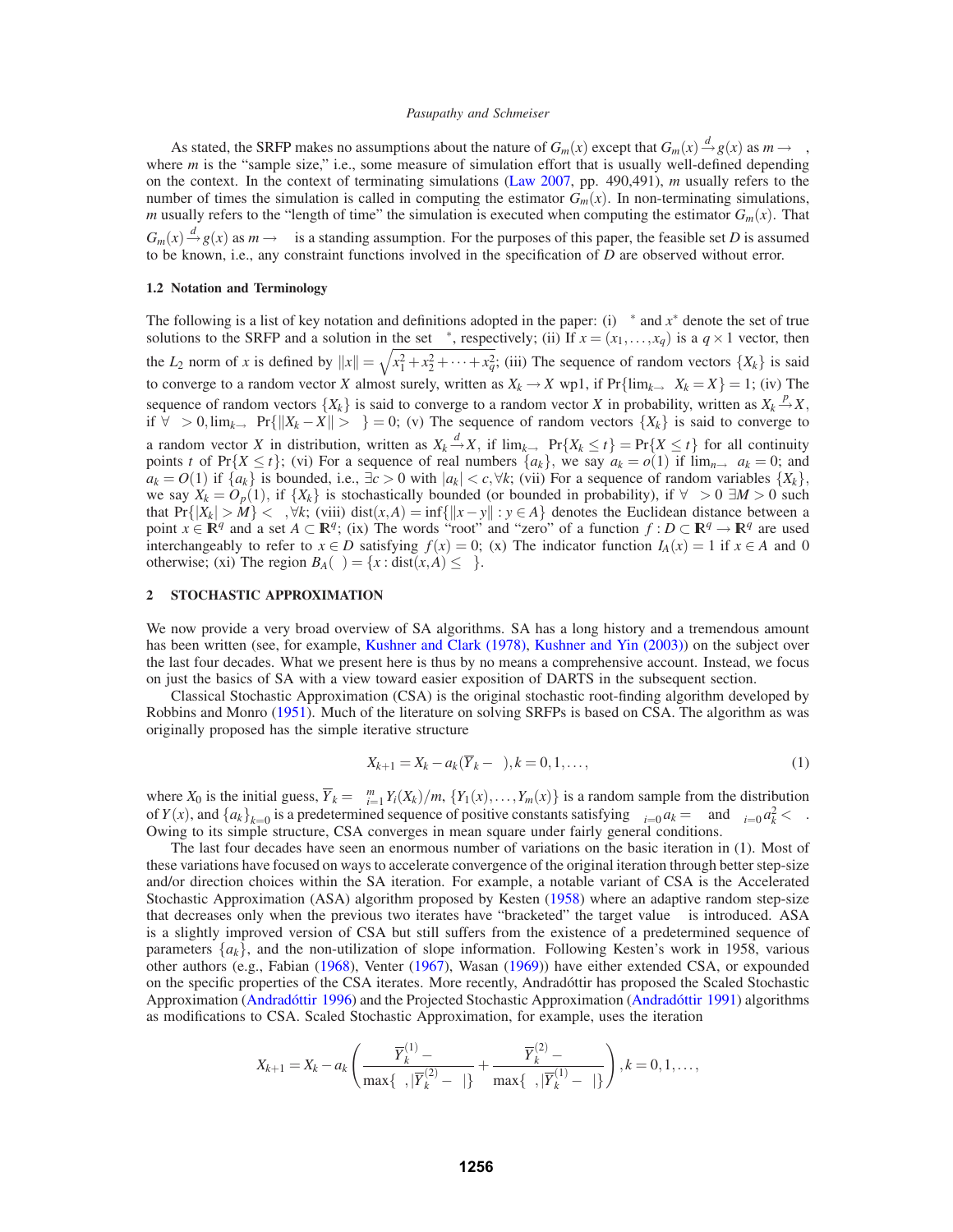where  $\varepsilon$  is a predetermined constant, and given  $X_k$ ,  $\overline{Y}_k^{(1)}$  and  $\overline{Y}_k^{(2)}$  are two independent estimators of  $g(X_k)$  at a specified sample size. These two algorithms, like most other earlier modifications to CSA focus either on relaxing convergence conditions or on randomizing the step-size sequence while achieving optimal asymptotic efficiency. All these variants of CSA have a simple structure, extend naturally to multiple dimensions, and usually require user-tuning of parameters.

Arguably the most popular current method for solving SRFPs is Spall's Simultaneous Perturbation Stochastic Approximation (SPSA) method. The first-order and second-order versions of this method are discussed in (Spall 2000, Spall 2003). The second-order method, called Adaptive Simultaneous Perturbation (ASP), is the true stochastic analogue of the modified Newton's method for finding the zeros of a deterministic non-linear function. The iteration for ASP is usually expressed as

$$
X_{n+1} = \Pi_{\mathscr{D}}(X_k - a_k U(X_k)^{-1} G_m(X_k)),
$$
\n(2)

where  $\Pi_{\mathscr{D}}[x]$  is the point in the set  $\mathscr{D}$  that is closest to *x*, and  $U(X_k)$  is the Jacobian estimate of the function *g* at the point  $X_k$  estimated by sampling at most one or two extra points in the vicinity of  $X_k$ . One of the important contributions of ASP is the efficient incorporation of gradient estimates for direction finding into the SA recursion. Spall (2000, 2003) shows that even with such parsimonious Jacobian estimation, there is no loss in asymptotic efficiency. There have been numerous important papers focusing on techniques to accelerate convergence of the iteration in (2). Three notable examples are the idea of averaging iterates (Polyak and Juditsky 1992), the idea of having multiple time scales within the basic SA iteration (Bhatnagar and Borkar 1997, Bhatnagar and Borkar 1998, Bhatnagar, Fu, and Marcus 2001), and most recently the idea of scaling and shifting for dynamic tuning of parameters within Stochastic Approximation (SA) (Broadie, Cicek, and Zeevi 2009a, Broadie, Cicek, and Zeevi 2009b).

# **3 DARTS - AN ADAPTIVE SAMPLING VARIATION OF SA FOR ROOT FINDING**

Despite the tremendous amount of work on SA variations over the last four decades, the crucial question of automatically choosing the parameters  $\{a_k\}$  in SA algorithms has remained somewhat elusive. For instance, Spall mentions in (Spall 2003, pp. 197) that while ASP performs well when the initial solution is "sufficiently close" to the true root, the iteration generally requires careful choice of parameters for efficient performance. Similar sentiments have been expressed in (Yakowitz, L'Ecuyer, and Vazquez-Abad 2000), and demonstrated with plenty of evidence in (Pasupathy and Schmeiser 2009, Pasupathy and Kim 2010).

The main issue within virtually all SA variations is that the sequence  $\{a_k\}$  is never chosen "just" right" for a given problem. The parameters are either "too small" resulting in SA "stalling," or they are chosen "too big" resulting in SA exhibiting "wild fluctuations." See (Broadie, Cicek, and Zeevi 2009b, Broadie, Cicek, and Zeevi 2009a) for a more elaborate description. Such unsatisfactory finite-time behavior is in spite of assurances of optimal performance in the asymptotic sense. This is somewhat unsurprising because optimal asymptotic performance only stipulates that the sequence  $\{a_k\}$  be chosen to satisfy certain asymptotic properties, thereby leaving an infinite number of possible choices for the user. DARTS (Dynamic Adaptive Random Target Shooting), the stochastic root-finding algorithm that we propose in this paper, adopts a fundamentally different strategy to circumvent this issue of choosing parameters within SA variations. *In broad terms, DARTS is an SA variation where the sequence*  $\{a_k\}$  *is almost fully dispensed with, through a judicious use of sampling as the algorithm evolves through the search space.*

For exposition, let us indulge in a "thought experiment" where the estimator *Gm*(·) provided as part of the problem has zero variance, i.e., each call to the simulation at a candidate solution *x* returns the exact value of the function  $g(x)$ . If this information is available ahead of time, a user will simply set  $m = 1$ , i.e., call the simulation exactly once on each visit to a candidate solution  $x \in \mathcal{D}$ . More importantly, the user will dispense with the parameter sequence {*ak*} introduced within the SA variation. The resulting recursion will coincide with one of the numerous available Newton-based recursions (Ortega and Rheinboldt 1970, Kelly 2006, Kelly 1995) that are available for solving deterministic root-finding problems.

This last observation tells us that the role of the parameter sequence  $\{a_k\}$  in SA is purely to protect the SA recursion from ill-effects of the randomness inherent in the simulation estimator  $G_m(\cdot)$ . Specifically, due to the variance inherent to the estimator  $G_m(\cdot)$ , the recursion only has a rough sense of the quality of an incumbent solution. In fact, even if the recursion accidentally had a correct zero  $x^* \in \pi^*$  of the function  $g(x)$ , it simply would not know this fact without doing an infinite amount of sampling. The luxury of having an accurate measure of quality, e.g.,  $||g(x) - \gamma||$ , is thus lost in the stochastic context. This is precisely why SA recursions have to introduce artificial constructs such as the parameter sequence  $\{a_k\}$  to ensure that the recursion takes shorter and shorter steps, i.e., converges, in the limit. (Of course, due to the possibility of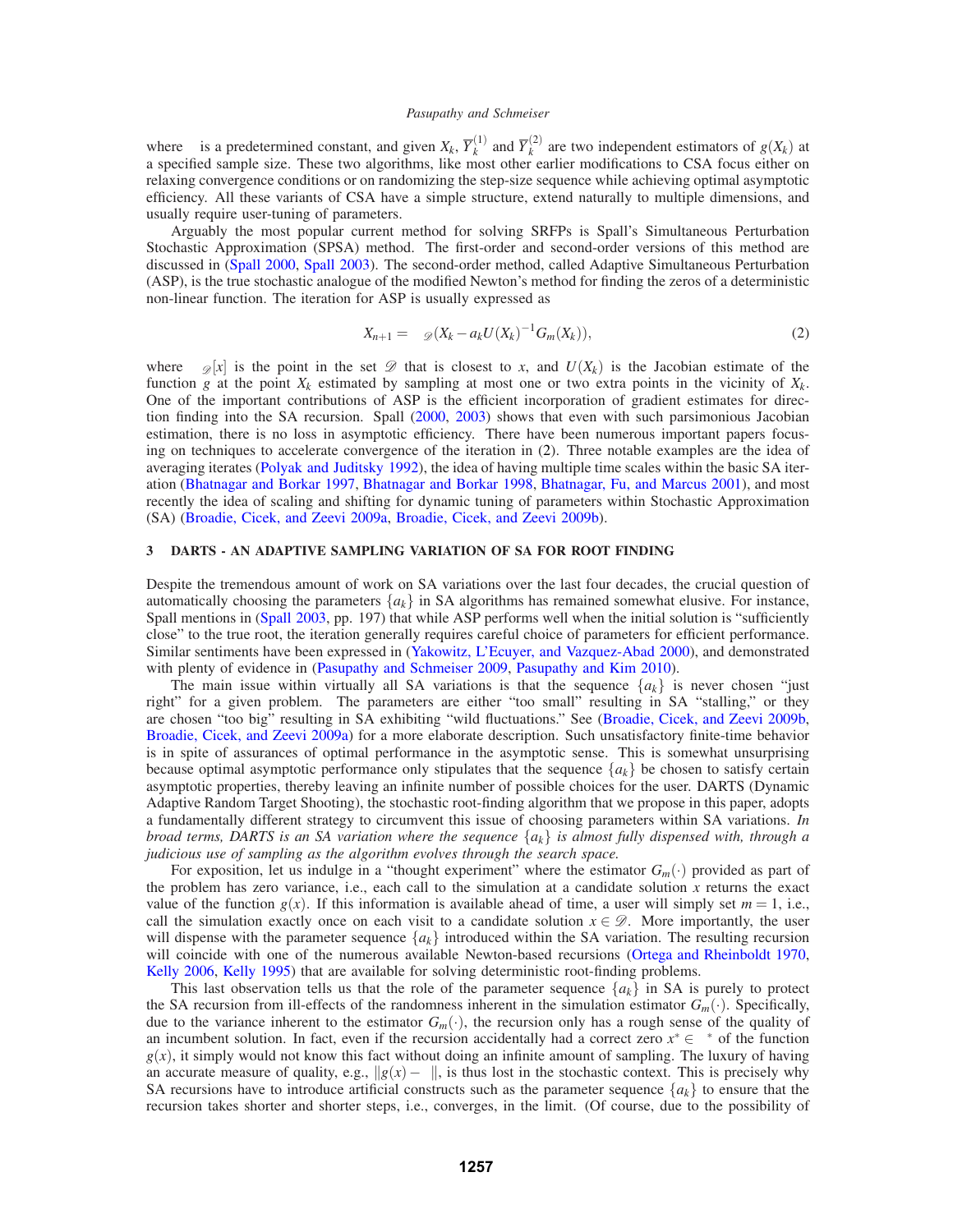converging "too quickly" to the wrong zero, not every sequence  ${a_k}$  that converges to zero will be fit for the purpose.) Such artificial constructs are not needed in the deterministic context because the known quantity  $||g(x) - \gamma||$  provides an indication, after appropriate scaling, as to whether the recursion should be taking large or small steps.

DARTS aims to dispense with the parameter sequence  $\{a_k\}$  in the SA iteration through a simple but judicious sampling sampling framework. The main idea is to augment the basic Newton search inherent in SA iterations with differential sampling that is commensurate with the inferred quality of an incumbent solution. Specifically, and as we will explain in further detail, the expected sample size used at an incumbent solution *x* increases in inverse proportion to  $\frac{g(x) - \gamma}{\alpha}$ . (We note that all of the SA variations discussed in Section 2 explicitly or implicitly assume that a fixed sample size *m* is used to construct the estimator *Gm* as the SA algorithm evolves through the search space.) We argue that the sampling scheme incorporated within DARTS is an intuitive and automatically-implemented efficiency mechanism, that facilitates rapid convergence to a zero of the function *g*.

#### **3.1 Algorithm Listing**

We now provide a formal listing of the algorithm DARTS. For convenience, the algorithm listing is presented assuming that the estimator *Gm* is a sample mean. This restrictions is purely for expository purposes, and is easily relaxed.

## Algorithm DARTS:

*Given*: target  $\gamma$ ; a simulation that returns  $G_m(x) = \sum_{i=1}^m Y_i(x)$  for given  $x \in \mathcal{D}$  and given sample size *m*. *Find*: a root  $x^* \in \mathcal{D}$  satisfying  $g(x^*) = \gamma$ .

*Algorithmic Parameters:* initial guess  $X_0$ ; a positive constant *c* satisfying  $0 < c < 1$ .

- 0. Set  $k = 0$ .
- 1. Simulate at  $X_k$  with sample size

$$
M(X_k) = \inf\{m : ||G_m(x) - \gamma|| > c\hat{\sigma}_m(x)/\sqrt{m}\},
$$

where  $\hat{\sigma}_m(x) = \sqrt{(m-1)^{-1} \sum_{i=1}^m (Y_i(x) - G_m(x))^T (Y_i(x) - G_m(x))}$ , and  $Y_i, i = 1, 2, ..., m$  are column vectors.

2. Set

$$
X_{k+1} = \Pi_{\mathscr{D}}(X_k - U(X_k)^{-1} G_{M(X_k)}(X_k)),
$$

where  $U(X_k)$  is an appropriately chosen Jacobian estimator of  $g(X_k)$ . 3. Set  $k = k + 1$  and go to Step 1.

Let us first note that the search step in DARTS (Step 2) does not have the usual sequence of parameters {*ak*} found in SA variations. Next, as can be seen from the algorithm listing, DARTS does nothing different from modern SA iterations in terms of the search procedure — the search step consists of a Newton step followed by a projection, if necessary. The key deviation arises in Step 1 where the sample size  $M(X_k)$  to be used at the incumbent solution  $X_k$  is determined dynamically. DARTS continues to sample at  $X_k$  until the estimated deviation from the target  $||G_{m_k}(X_k)-\gamma||$  exceeds a small fraction of an appropriate summary measure of sampling variability. The justification for the sampling strategy in Step 2 is based on the idea that the iteration should not progress until DARTS is reasonably certain that the deviation of  $G_{m_k}(X_k)$  from the target  $\gamma$  is much less due to the sampling variability of  $G_{m_k}(X_k)$  than due to the bias of  $G_{m_k}(X_k)$  with respect γ.

Why should we expect DARTS to converge in any sense? As we shall see, the sampling framework within DARTS is designed to make the iterates spend most of their time around a zero. This is because, in the proximity of a zero,  $||g(X_k)-\gamma||$  tends to be small by definition, and sampling continues in Step 2 while the sampling variability in  $G_m(X_k)$  exceeds  $||G_m(X_k) - \gamma||$ . By the same reasoning, DARTS spends little time far away from the set of zeros where the standard for a move is much less stringent due to the large magnitude of  $||g(X_k)-\gamma||$ . In fact, our numerical experience demonstrates exactly that — the iterates in DARTS spend an inordinate amount of time around a zero, interspersed with brief forays far away from the set of zeros. The forays are a clear result of randomness that is inherent in the estimator  $G_m$ , and are decidedly brief because the sampling scheme dictates that the sample size should be small when the inferred solution quality is poor.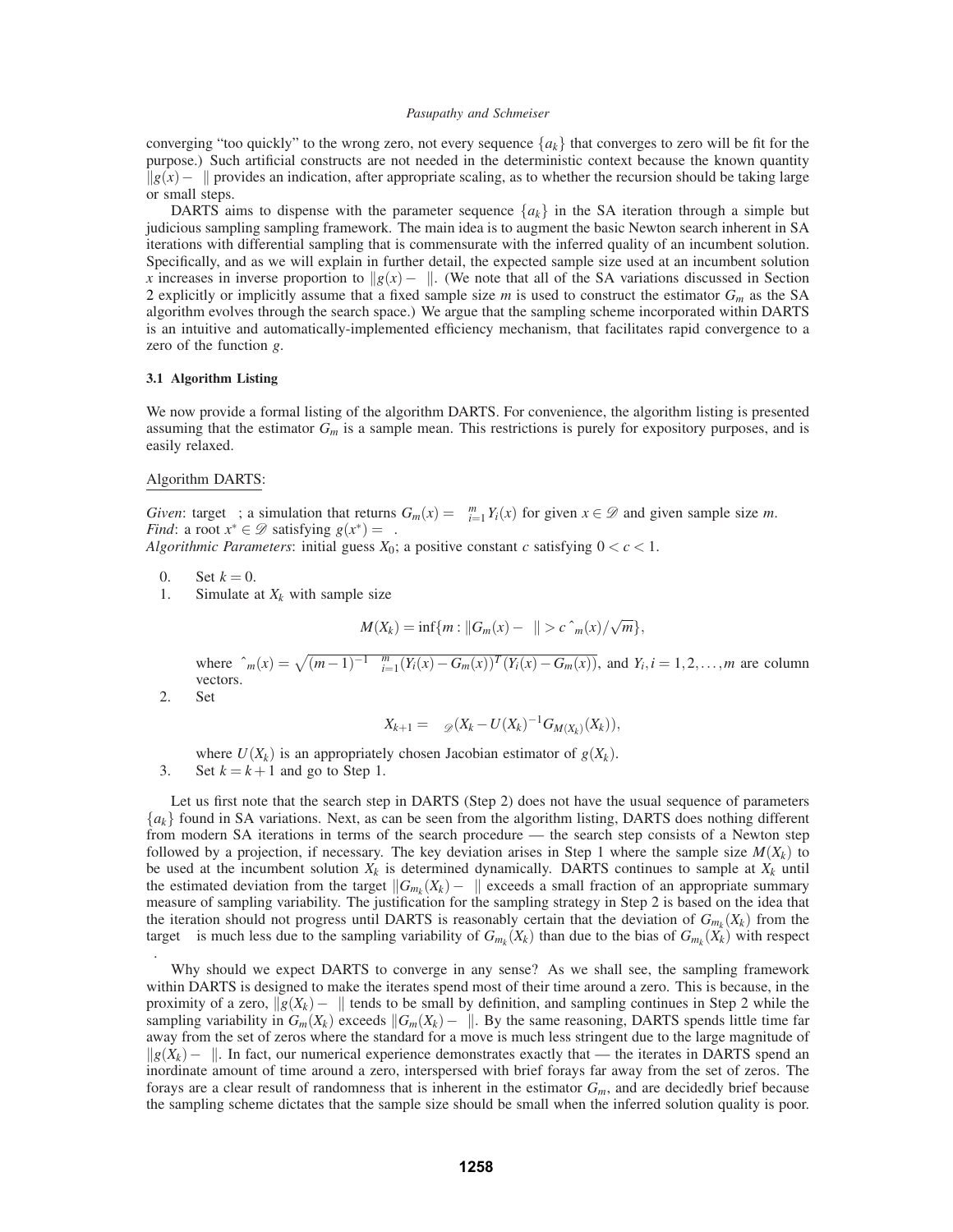(As we demonstrate in Section 3.2, the sampling rate at solution  $x$  in Step 2 of DARTS should increase fast enough with distance  $||g(x)-\gamma||$  in order to guarantee convergence.)

The simple sampling strategy in Step 2 also seems to naturally promote efficiency. Unlike in traditional SA variations, where the operative sample size does not vary across incumbent solutions, sampling within DARTS is performed selectively and (only) to the extent of reliably identifying a better incumbent solution through the search step. Accordingly, sample sizes tend to be low at locations far away from a zero, since identifying better candidates is relatively easy; locations close to a zero, by similar reasoning, are usually associated with a high sample size. The latter point implies that the trajectory of DARTS, in the vicinity of a zero, in general looks very similar to the (hypothetical) trajectory of a deterministic Newton recursion when executed on the function  $g(x)$ .

#### **3.2 Algorithm Analysis**

In this section, we provide a brief analysis of the asymptotic behavior of DARTS. Specifically, we demonstrate under mild conditions that the iterates  $\{X_k\}$  in DARTS converge to the set of zeros in probability, as the total amount of expended effort tends to infinity. All results are stated without proofs, and we have no corresponding rate results on  ${X_k}$  at the moment.

Recall that *Xk* is the incumbent solution at the end of *k* iterations obtained after expending an amount of effort  $\sum_{i=1}^{k} M(X_i)$ , where  $M(X_i)$  is the sample-size at iterate  $X_i$ . We now note that the double-sequence  $\{X_k, M(X_k)\}\$ is not a semi-Markov process (Cinlar 1975, Ross 1995). This is because, depending on the Jacobian estimate used within DARTS,  $\{X_k, M(X_k)\}\$  most probably satisfies

$$
\Pr\{X_{k+1} \in \mathcal{A}, M_{k+1} \leq m | X_0, X_1, \ldots, X_k; M_0, M_1, \ldots, M_k\} = \Pr\{X_{k+1} \in \mathcal{A}, M_{k+1} \leq m | X_k; M_k\};
$$

and never

$$
\Pr\{X_{k+1} \in \mathcal{A}, M_{k+1} \leq m | X_0, X_1, \ldots, X_k; M_0, M_1, \ldots, M_k\} = \Pr\{X_{k+1} \in \mathcal{A}, M_{k+1} \leq m | X_k\}
$$

for measurable sets  $\mathscr A$  and  $m \in (0, \infty)$ . In other words, while the distribution of  $(X_{k+1}, M(X_{k+1}))$  (conditional on the entire history) most probably depends only on the most recent state  $(X_k, M_k)$ , it depends on both the iterate  $X_k$  and on how much sampling was done at the iterate  $X_k$ . This disqualifies  $\{X_k, M_k\}$  from being a semi-Markov process, thereby making some of our analysis a little more nuanced.

Before proceeding further, we assume without proof that there exists a well-defined random variable *X* such that  $X_k \xrightarrow{d} X$  and that  $\Pr\{X \in \pi^*\} = \mu(\pi^*) > \delta$  for some  $\delta > 0$ . That the sequence  $\{X_k\}$  achieves such steady state is fairly straightforward to show. Under mild conditions, most notably on the nature of the estimator  $G_m$ , the Jacobian estimator used within the search step of DARTS, and the underlying function *g*, the method of proof closely follows that established within (Meyn and Tweedie 2009, Chapter 10) for showing the existence of a steady state distribution for a discrete time Markov chain on a continuous state space.

We are now ready to describe key properties of the sequence of sample sizes  $\{M_k\}$  used within DARTS.

**Proposition 1.** Let  $G_m(x) = m^{-1} \sum Y_i(x)$  and  $\hat{\sigma}_m(x) = \sqrt{(m-1)^{-1} \sum_{i=1}^m (Y_i(x) - G_m(x))^T (Y_i(x) - G_m(x))}$ , *where*  $Y_i(x)$ ,  $i = 1, 2, \ldots$  *are iid random (column) vectors having a finite variance matrix. Denote* 

$$
M(x) = \inf\{m : ||G_m(x) - \gamma|| > c\hat{\sigma}_m(x)/\sqrt{m}\},\tag{3}
$$

*where c is some positive constant. Then the following hold.*

$$
(i) \qquad E[sup_{x \notin B_{\pi^*}(\varepsilon)}M(x)] < \infty.
$$

*(ii)*  $M(x)$  *is*  $O_p(||g(x) - \gamma||^{-2})$ *,*  $M(x)$  *is not op*(k*g*(*x*) −  $\gamma||^{-2}$ *), and E*[ $M(x)$ ] =  $O(||g(x) - \gamma||^{-2})$  *as*  $dist(x, \pi^*) \to 0.$ 

The first assertion of Proposition 1 states that the expected sample size at any solution lying outside the region  $B_{\pi^*}(\varepsilon)$  is uniformly bounded. This is not surprising considering that the random variables  $Y_i$ ,  $i = 1, 2, \ldots, m$ making up the estimator  $G_m$  have finite variance. The proof of assertion (i) is very similar to the famous result by Chow and Robbins (1965) for the context of sequential stopping when constructing fixed-width confidence intervals. Assertion (ii) in Proposition 1 establishes the exact rate at which the sample size tends to infinity as *x* tends to the set of zeros of *g*. This result is easily understood upon noting (loosely) that wp1,  $G_m(x)$  tends to  $g(x)$  and  $\hat{\sigma}_m^2$  tends to the trace  $\sigma^2(x)$  of the matrix  $Var(Y_1)$  as  $m \to \infty$ . From (3), this means that  $M(x)$  "looks" like"  $c\sigma^2/\Vert g(x)-\gamma\Vert^2$  for large *m*. Such intuition is again based on arguments in (Chow and Robbins 1965).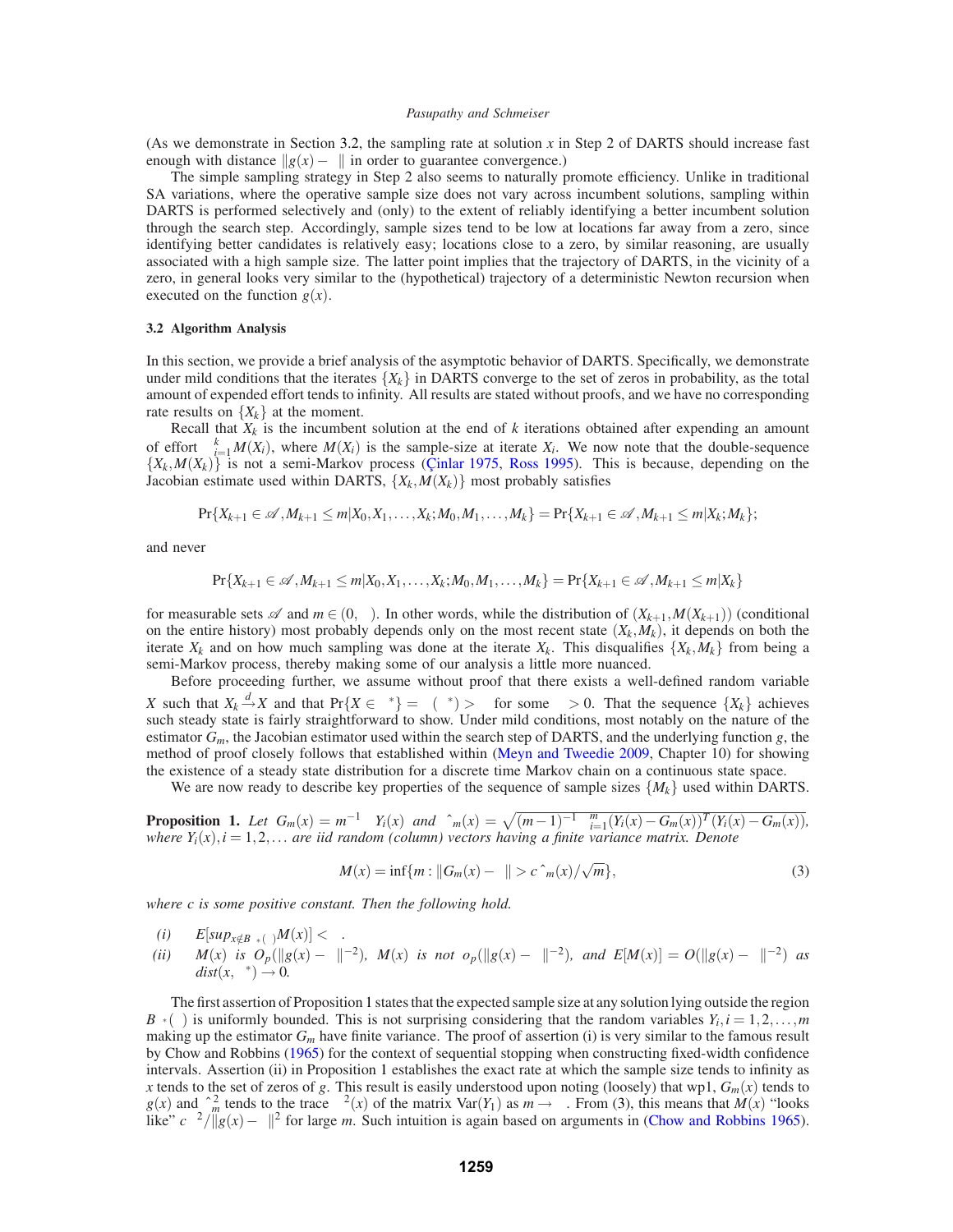For ease of exposition of Proposition 2, let us introduce the random variable  $Z_t$  related to the iterate  $X_k$  as

$$
Z_t = X_{J(t)}, \text{ where } J(t) = \min\{i : \sum_{j=1}^i M(X_j) \ge t\}.
$$
 (4)

In words, *Zt* is the incumbent solution in DARTS after expending an amount of sampling effort *t*. Proposition 2 is a statement on the asymptotic behavior of  $Z_t$ .

**Proposition 2.** Let  $G_m(x) = m^{-1} \sum Y_i(x)$  and  $\hat{\sigma}_m(x) = \sqrt{(m-1)^{-1} \sum_{i=1}^m (Y_i(x) - G_m(x))^T (Y_i(x) - G_m(x))}$ , *where*  $Y_i(x)$ ,  $i = 1, 2, \ldots$  *are iid random (column) vectors having a finite variance matrix. Also, for*  $x^* \in \pi^*$ , *let*  $g(x) = o(\sqrt{x-x^*})$  *as dist*( $x, \pi^*$ )  $\rightarrow$  0*. Then, denoting*  $\mu_k(\cdot)$  *as the probability measure associated with*  $X_k$ , *for any*  $\varepsilon > 0$ *,* 

- *(i)*  $\limsup_{k \to \infty} \int_{x \in \mathcal{D}} I\{X_k \notin B_{\pi^*}(\varepsilon)\} M(x) \mu_{X_k}(dx) < \infty;$
- $\liminf_{k \to \infty} \int_{x \in \mathscr{D}} I\{X_k \in B_{\pi^*}(\varepsilon)\} M(x) \mu_{X_k}(dx) = \infty;$

 $(iii)$   $\lim_{t\to\infty} Pr\{Z_t \notin B_{\pi^*}(\varepsilon)\}=0.$ 

The condition  $g(x) = o(\sqrt{\|x - x^*\|})$  as dist $(x, \pi^*) \to 0$  is a structural condition that stipulates a "minimum" decrease" on the function *g* around a zero. Assertion (i) of Proposition 2 states that the asymptotic expected effort spent outside the region  $B_{\pi^*}(\varepsilon)$  is finite. A proof follows somewhat simply from assertion (i) in Proposition 1. Likewise, assertion (ii) of Proposition 2 states that the asymptotic expected effort spent inside the region  $B_{\pi^*}(\varepsilon)$  is infinite. A proof for this assertion follows from the assumed nature of the limiting distribution of  $X_k$ and assertion (ii) of Proposition 1. Specifically, we have assumed that the limiting distribution of  $X_k$  assigns positive probability mass to the region  $B_{\pi^*}(\varepsilon)$ . Furthermore, we know from assertion (ii) of Proposition 1, and the structural condition imposed on the function  $g$ , that the integrand in (ii) probabilistically increases to infinity (as dist( $x, \pi^*$ ) → 0) at a rate faster than the rate at which the function  $x^{-1}$  tends to infinity around  $x = 0$ . These two facts together imply assertion (ii). Assertion (iii) of Proposition 2 is crucial from an algorithmic standpoint. It implies that the incumbent solution converges to the set of solutions  $\pi^*$  in probability. A proof follows in a straightforward fashion from assertions (i) and (ii) .

Thus far, we have called  $Z_t$  as the "incumbent solution," i.e., the solution that would be returned to the user if the algorithm was stopped after expending an amount of effort *t*. An alternative solution that seems equally attractive for reporting to the user is the location  $X^*(t)$  where the largest sample size was observed thus far, i.e.,

$$
X^*(t) = X_{J^*(t)}
$$
 where  $J^*(t) = argmax\{M(X_j) : j \leq J(t)\}$  and  $J(t) = min\{i : \sum_{j=1}^i M(X_j) \geq t\}.$ 

Proposition 3 asserts that such an incumbent solution converges in probability as well.

**Proposition 3.** Let the conditions of Propositions 1 and 2 hold. Then for any  $\varepsilon > 0$ ,

$$
\lim_{t\to\infty}Pr\{X^*(t)\notin B_{\pi^*}(\varepsilon)\}=0.
$$

We end this section by noting that the structural condition imposed on the function *g* in the vicinity of its zeros (assumed in Proposition 2) can be relaxed if an additional parameter  $\beta \geq 1$  is introduced in the expression for the sample size chosen at a solution *x*. Formally, instead of the definition in (3), if we define

$$
M(x) = \inf\{m : ||G_m(x) - \gamma||^{\beta} > c \hat{\sigma}_m(x) / \sqrt{m}\},
$$

then the required structural condition on *g* can be weakened to  $g(x) = o(||x - x^*||^{1/2\beta})$  as dist $(x, \pi^*) \to 0$ . This has the effect of further increasing sampling in the vicinity of an incumbent solution whose quality is inferred to be high. While this is elegant from a theoretical standpoint, the choice of the parameter  $\beta$  generally poses practical problems.

# **4 CONCLUDING REMARKS AND ONGOING RESEARCH**

The problem of automatically choosing parameters within SA algorithms has long proved elusive. This is essentially because the conditions that stipulate optimal asymptotic performance of SA still leave a large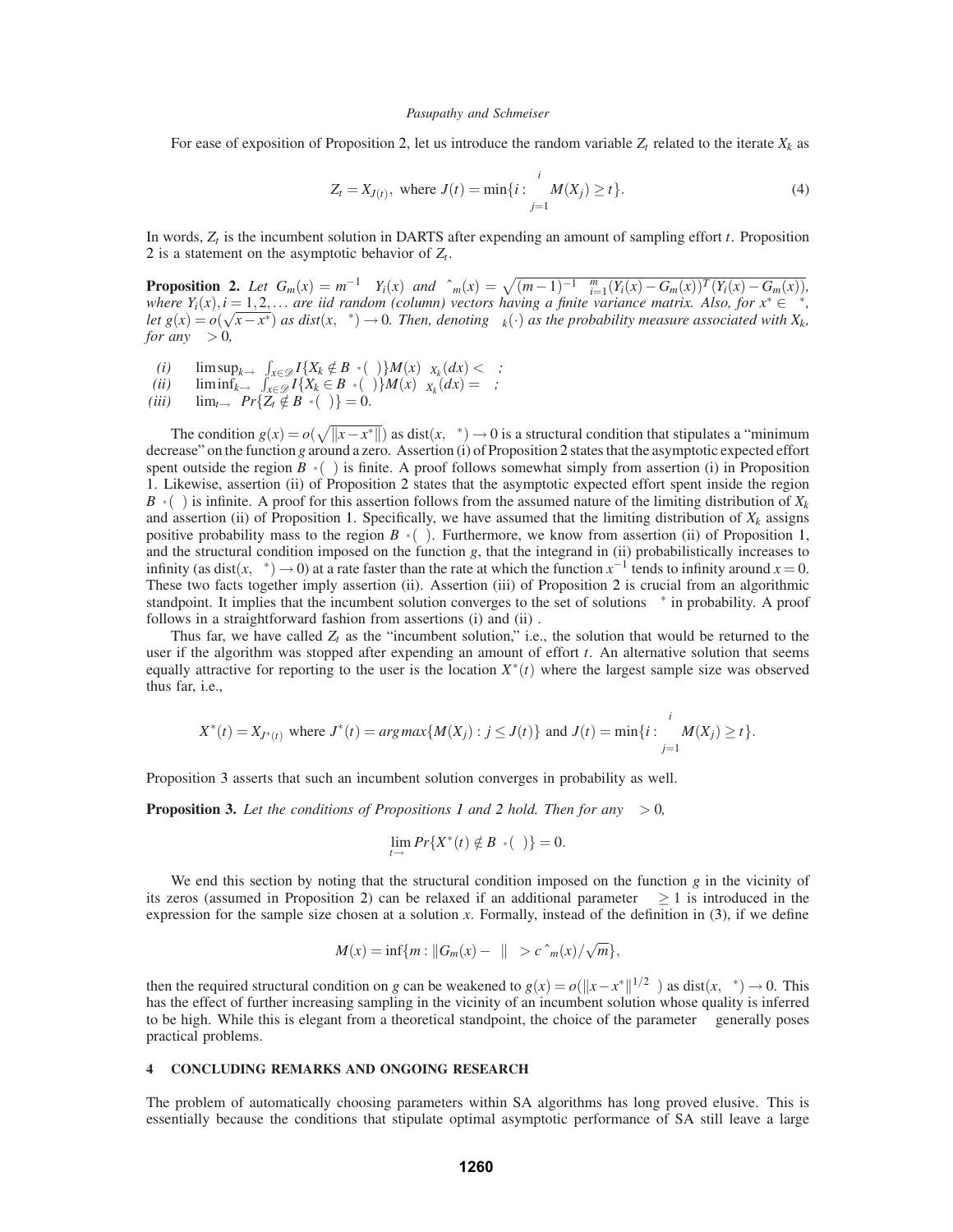number of potential parameter sequences for possible choice, all of which do not produce good finite-time performance. DARTS is a new variation of SA that attempts to circumvent this problem by completely dispensing with algorithm parameters through judicious sampling within the search space. The sampling framework is such that the sampling effort spent at an incumbent solution is commensurate with the inferred quality of the solution. This strategy plays the dual role of ensuring convergence and efficiency, while naturally providing clues (through the sampling trail) into where the high quality solutions lie.

While DARTS has been presented for the context of SRFPs in this paper, we believe that the sampling ideas inherent in DARTS apply more generally, particularly in simulation optimization problems. Our ongoing research attempts to construct an analogous sampling-based SA algorithm for continuous local simulationoptimization problems.

### **REFERENCES**

- Andradóttir, S. 1991. A projected stochastic approximation algorithm. In *Proceedings of the 1991 Winter Simulation Conference*, ed. B. L. Nelson, D. W. Kelton, and G. M. Clark, 854–957: Institute of Electrical and Electronics Engineers: Piscataway, New Jersey.
- Andradóttir, S. 1996. A scaled stochastic approximation algorithm. *Management Science* 42:475–498.
- Bhatnagar, S., and V. S. Borkar. 1997. Multiscale stochastic approximation for parametric optimization of hidden markov models. *Probability in the Engineering and Informational Sciences* 11:509–522.
- Bhatnagar, S., and V. S. Borkar. 1998. A two time scale stochastic approximation scheme for simulation based parametric optimization. *Probability in the Engineering and Informational Sciences* 12:519–531.
- Bhatnagar, S., M. C. Fu, and S. I. Marcus. 2001. Two-timescale algorithms for simulation optimization of hidden markov models. *IIE Transactions* 33:245–258.
- Broadie, M., D. M. Cicek, and A. Zeevi. 2009a. An adaptive multidimensional version of the Kiefer-Wolfowitz stochastic approximation algorithm. In *Proceedings of the 2009 Winter Simulation Conference*, ed. M. D. Rossetti, R. R. Hill, B. Johansson, A. Dunkin, and R. G. Ingalls, 601–612: Institute of Electrical and Electronics Engineers: Piscataway, New Jersey.
- Broadie, M., D. M. Cicek, and A. Zeevi. 2009b. General bounds and finite-time improvement for the kieferwolfowitz stochastic approximation algorithm. manuscript.
- Çinlar, E. 1975. *Introduction to stochastic processes*. New Jersey: Prentice-Hall.
- Chow, Y. S., and H. E. Robbins. 1965. On the asymptotic theory of fixed-width confidence intervals for the mean. *Annals of Mathematical Statistics* 36:457–462.
- Fabian, V. 1968. On asymptotic normality in stochastic approximation. *Annals of Mathematical Statistics* 39:1327–1332.
- Kelly, C. T. 1995. *Iterative methods for linear and nonlinear equations*. Philadelphia, PA.: SIAM.
- Kelly, C. T. 2006. *Solving nonlinear equations with Newton's method*. Philadelphia, PA.: SIAM.
- Kesten, H. 1958. Accelerated stochastic approximation. *Annals of Mathematical Statistics* 21:41–59.
- Kushner, H., and D. Clark. 1978. *Stochastic approximation methods for constrained and unconstrained systems*. New York, NY.: Springer-Verlag.
- Kushner, H. J., and G. G. Yin. 2003. *Stochastic approximation and recursive algorithms and applications*. New York, NY.: Springer-Verlag.
- Law, A. M. 2007. *Simulation modeling and analysis*. New York, NY.: McGraw-Hill.
- Meyn, S., and R. L. Tweedie. 2009. *Markov chains and stochastic stability*. Cambridge, UK: Cambridge University Press.
- Ortega, J. M., and W. C. Rheinboldt. 1970. *Iterative solution of nonlinear equations in several variables*. New York, NY.: Academic Press.
- Pasupathy, R. 2010. On choosing parameters in retrospective-approximation algorithms for stochastic root finding and simulation optimization. To Appear in *Operations Research*.
- Pasupathy, R., and S. Kim. 2010. The stochastic root-finding problem: overview, solutions, and open questions. *ACM Transactions on Modeling and Computer Simulation*. Under revision.
- Pasupathy, R., and B. W. Schmeiser. 2009. Retrospective-approximation algorithms for multidimensional stochastic root-finding problems. *ACM Transactions on Modeling and Computer Simulation* 19 (2): 5:1–5:36.
- Polyak, B. T., and A. B. Juditsky. 1992. Acceleration of stochastic approximation by averaging. *SIAM Journal on Control and Optimization* 30 (4): 838–855.
- Robbins, H., and S. Monro. 1951. A stochastic approximation method.*Annals of Mathematical Statistics* 22:400– 407.
- Ross, S. 1995. *Stochastic processes*. New York, NY.: Wiley.